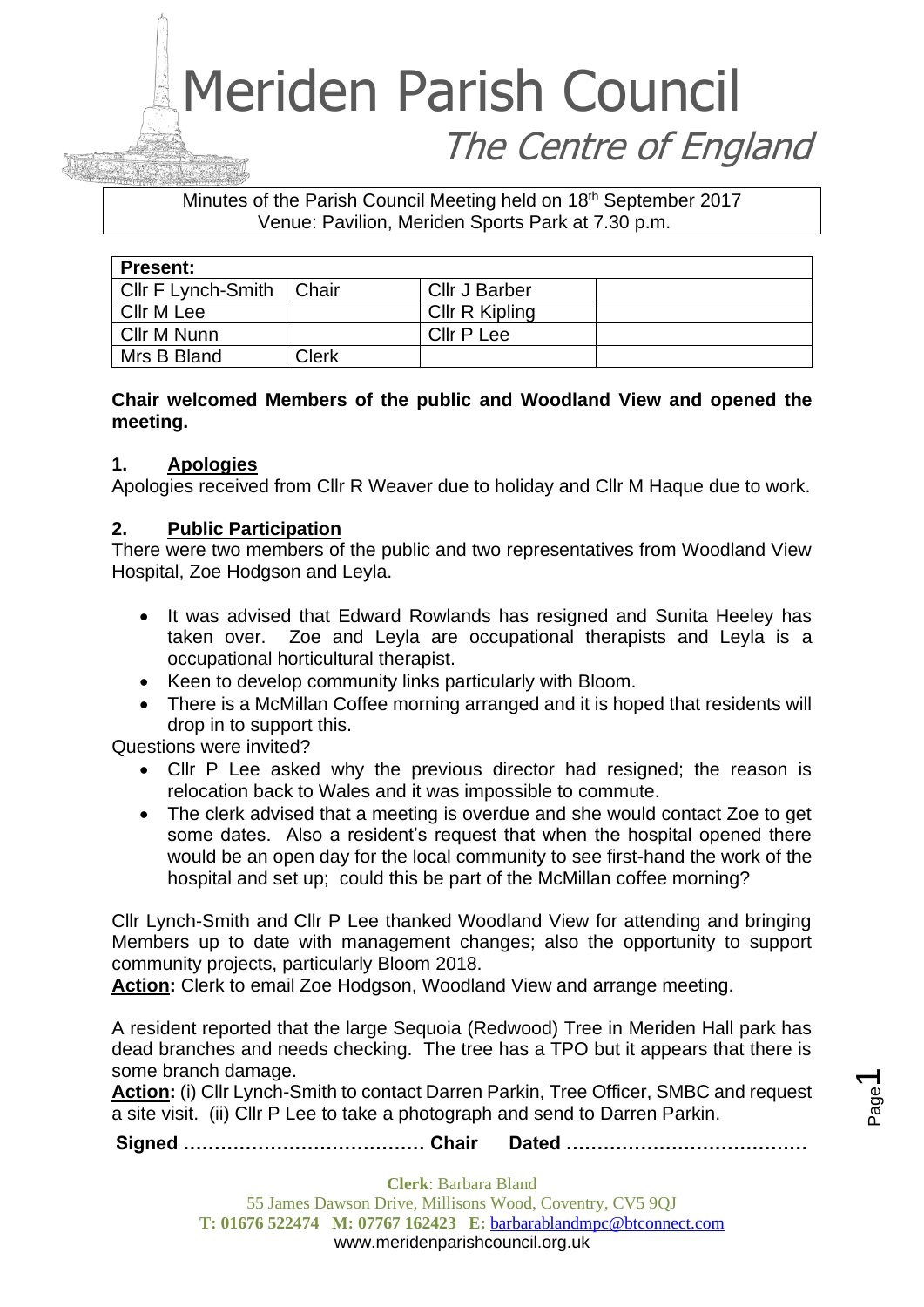Meriden Parish Council The Centre of England

## **3. Declarations of Interest**

3a To declare any personal interests in items on the agenda and their nature. Nothing to declare.

3b To declare any prejudicial interests in items on the agenda and their nature Nothing to declare.

3c Members completed and handed to the clerk updated Declarations of Interest forms. Forms outstanding Cllrs Lynch-Smith and Haque.

**Action**: Cllrs Lynch-Smith and Haque to complete forms and forward to clerk so all updated forms may be sent to Deborah Merry, Head of Democratic Services, SMBC, for website update.

#### **4. Minutes**

The minutes of the Parish Council meeting held on 24<sup>th</sup> July 2017, circulated prior to meeting, were considered for accuracy. Members approved the minutes as a true record.

**IT WAS RESOLVED** Cllr J Barber proposed acceptance of the minutes of Parish Council meeting held on 24<sup>th</sup> July 2017, seconded by Cllr M Nunn.

#### **5. Finance**

5.1 Approve September Payments

The clerk circulated September payments for consideration and approval.

(i) Meriden Parish Council July payments £5,091.62.

**IT WAS RESOLVED** Cllr P Lee proposed approval of Meriden Parish Council September payments of £5,091.62 seconded by Cllr M Lee.

(ii) Meriden Sports Park July payments £3,264.19.

**IT WAS RESOLVED** Cllr P Lee proposed approval of Meriden Sports Park September payments of £3,264.19 seconded by Cllr M Nunn.

5.2 Annual Return & External Audit 2016-17

Chair advised there had been no further communication from Grant Thornton and therefore Members to consider delegated powers to finance committee to sign off external audit prior to 30<sup>th</sup> September.

**IT WAS RESOLVED** Members approved delegated powers to finance committee to sign off Annual Return audit certificate and report by Grant Thornton prior to public notice date of 30<sup>th</sup> September 2017. Proposed by Cllr P Lee and seconded by Cllr J Barber.

5.3 St Laurence PCC Request

Members received a copy of a letter from St Laurence Church requesting a contribution towards the cost of graveyard maintenance.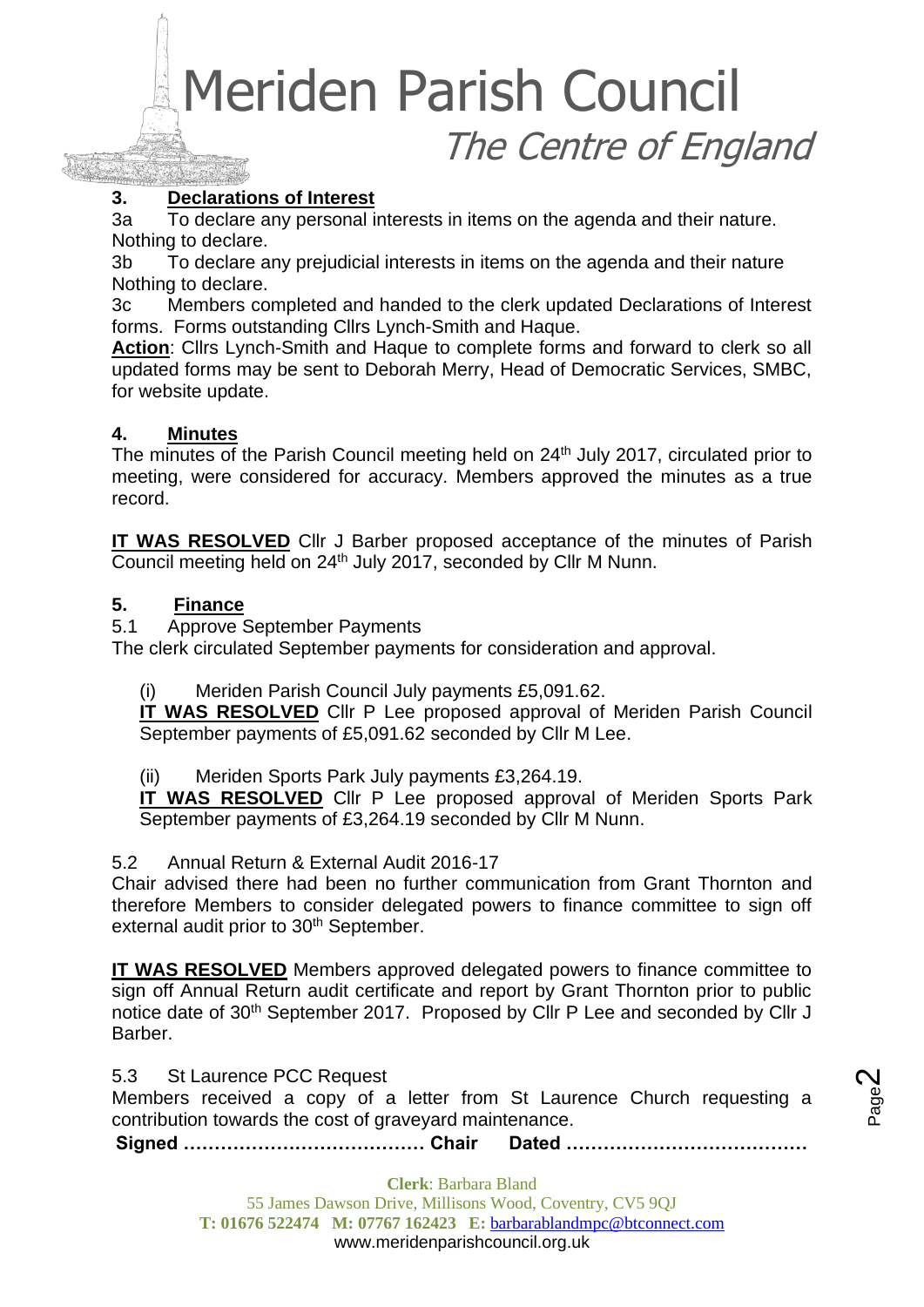

Members discussed and considered the request noting previous contributions had been awarded of £1,000. It was agreed that the same contribution should be awarded for financial 2017-18. Members acknowledged the costs of maintenance detailed in their letter of application.

**IT WAS RESOLVED** Members approved an award of £1,000 to St Laurence Church for the purpose of graveyard maintenance. Proposed by Cllr R Kipling and seconded by Cllr P Lee. The clerk to liaise with church warden Mr J Douglas.

Cllr Lynch-Smith advised that previously the PCC and MPC had met to discuss shared services that may assist with maintenance costs and stated she would be happy to open up discussion once more. Cllr P Lee added that additional fundraising was being organised by MPC for Letitia Banks grave restoration.

**Action:** Cllr Lynch-Smith to contact PCC regarding shared services discussion. Cllrs P Lee and M Lee to continue with fundraising for Letitia Banks grave restoration project.

### **6. Progress Reports**

6.1 Village Hall Management Committee

Cllr Lynch-Smith advised that the Big Picture Show returns on Saturday 30<sup>th</sup> September with a showing of the film United Kingdom. All is well with village hall bookings increasing as a non-expensive venue hire.

6.2 War Memorials

Cllr P Lee advised the Red Ensign (Merchant Navy) was flying for 4 days raising awareness. The application has been submitted to SMBC for road closures for Remembrance Sunday.

**Action:** Cllr Lee to liaise with SMBC regarding Remembrance Sunday arrangements.

Cllr Lynch-Smith asked if other flags were raised for Trafalgar Day or Battle of Britain Day. Cllr Kipling and Cllr Lee both replied these were part of Armed Forces Day.

6.2(i) Heritage Monuments & Memorial Funding

Cllr M Lee reported this remains a work in progress and Mr J Douglas is putting together a specification for restoration of memorials.

**Action:** Cllr Lee to continue progressing.

#### 6.3 Meriden Pool

6.3(i) Red Kite Management Plan & Suez Funding

The clerk reported that Cllr Weaver and she met with Chris Edgehill and Emma Sibbing on 14th September with the purpose of discussing the Red Kite management plan and getting quotations to support the funding application required by Suez.

**Signed ………………………………… Chair Dated …………………………………**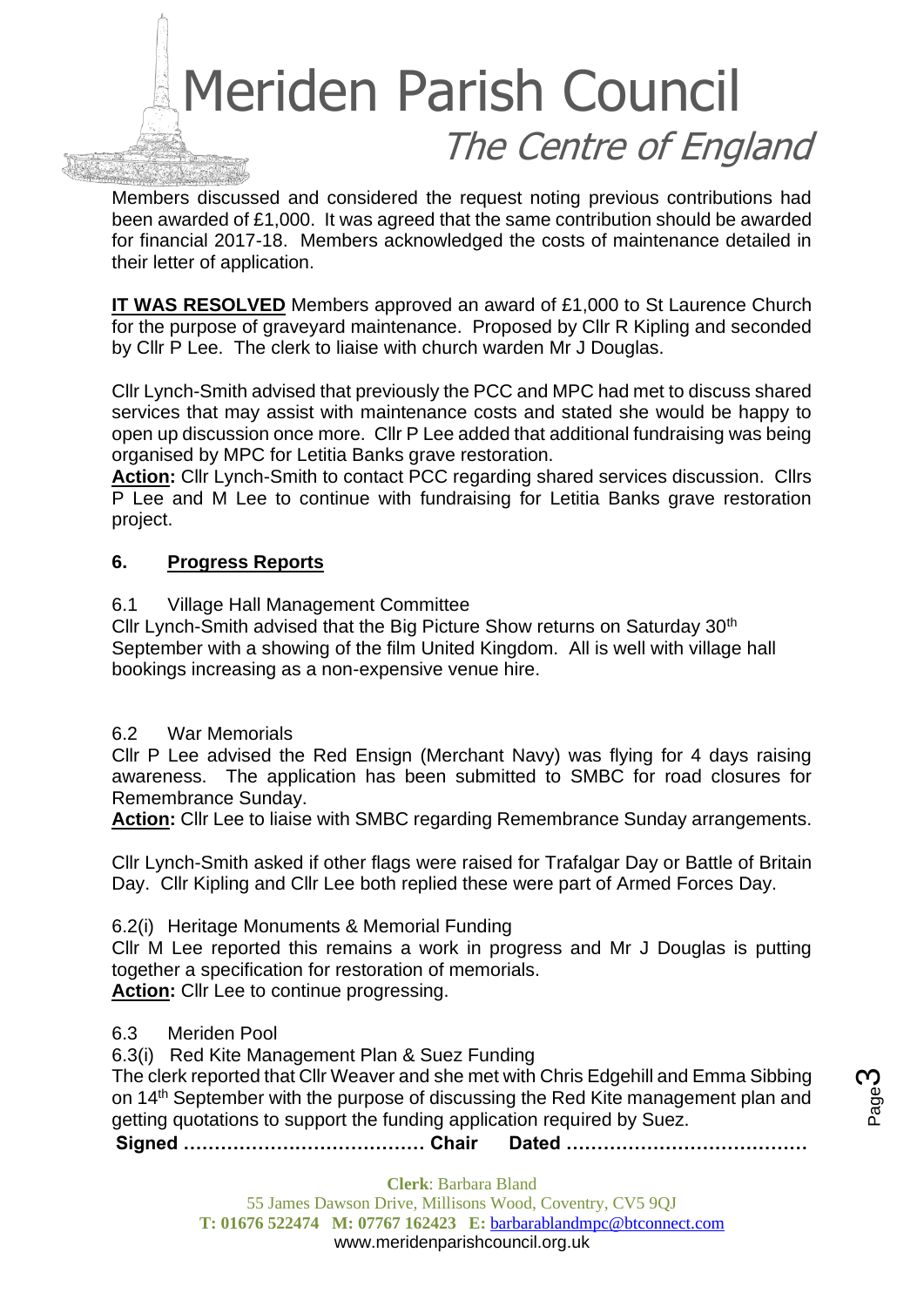

The Plan has not made provision for any drainage works required to improve water flow for sustainable aeration of the Pool. A working group is to be set up with first meeting awaiting confirmation for either 27<sup>th</sup> September or 2<sup>nd</sup>/3<sup>rd</sup> October 2017, to include officers from Landscaping, Ecology, Parks, Trees and Drainage. The funding application deadline is November with grant awarded February 2018.

Members discussed at length and it was noted that Meriden Hall Lake has aerator fountain and this will be discussed with SMBC.

**Action:** Cllr Weaver and the clerk to continue working with SMBC officers to meet deadline.

6.4 Allotments

Nothing to report.

### 6.5 Footpaths/Forum

Cllr Lynch-Smith reported that Sarah continues walking the footpaths and cataloguing trees. The clerk advised that she had been invited to a "walking meeting" of the new footpath by Mr Barlow of Packington Estate, which she is unavailable to attend. Sarah is to be asked if she is free to meet David Kearney and Nick Barlow at 11.30 at the gate to the quarry on the mile (Hampton Lane).

**Action:** Cllr Lynch-Smith to contact Sarah Sharland.

# 6.6 Quarries Liaison Group

The clerk reported Cllr Weaver and she met with Hannah Moxon, Senior Estates Manager for Harworth regarding the air quality complaints received. Harworth will support an independent analysis and have appointed Wardell Armstrong. MPC has mapped hot spots against post codes and location of quarry with an initial desk top study underway. This was considered the better option that calling in EA data through FOI request as the PC would have to appoint a consultant to evaluate data. Harworth has written to all their Operators requesting their support and partnership working to alleviate and improve air quality.

**Action:** Cllr Weaver, clerk and Mrs Parker.

The Quarry Liaison meeting was held on  $11<sup>th</sup>$  September 2017. Items raised with Operators as follows:-

- Licence permits
- Birmingham Road cleansing
- Tarmac planning
- NRS Wheel wash new wheel wash currently being installed with 6 week lead time.
- Road sweeper discussions with SMBC, Highways England and North Warwickshire to better work together and establish access to A45 via slip cleansing.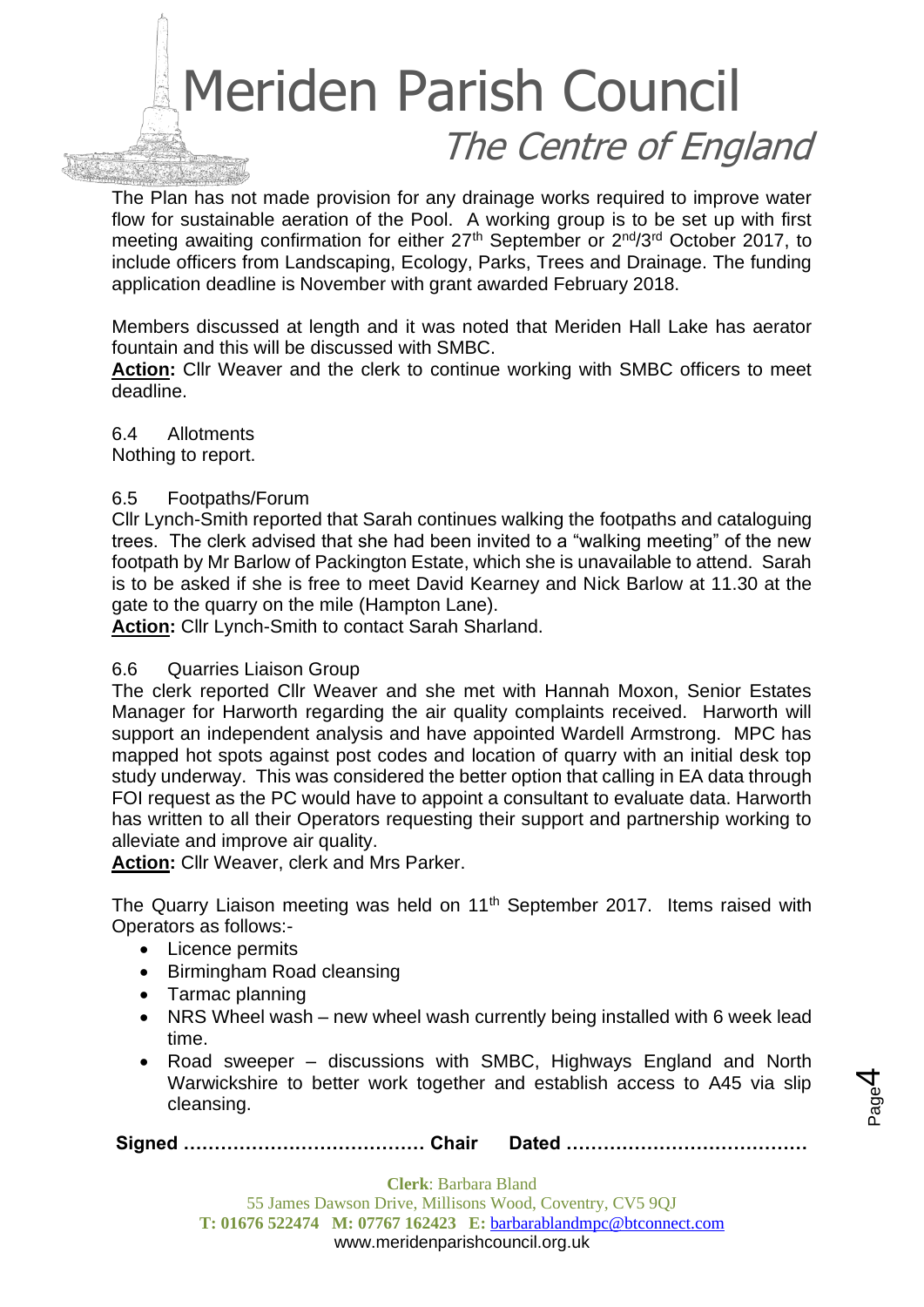

- Beechwood start date delayed for 4-6 months
- Cornets End highway maintenance inspection Dav Chohan to follow up.
- Paul Tovey due to meet Warwickshire Highways regarding cleansing of highways.

**Action:** Clerk and Mrs Parker to monitor outcomes.

6.7 Solihull Area Committee

The next meeting is 19<sup>th</sup> October 2017.

### 6.8 Tree Wardens & TPO List

Cllr Lynch-Smith advised that the Redwood Tree will be inspected by Sarah Sharland and a TPO list requested. All will be reported to Darren Parkin, Tree Officer. **Action:** Cllr Lynch-Smith to contact Darren Parkin and Sarah Sharland.

#### 6.9 Community Surgeries

Community surgeries were held on 7<sup>th</sup> August and 11<sup>th</sup> September with apologies received from Bruce Brant.

### 6.10 Community Speed Watch

Cllr Barber reported that WPC Sharon Grant (Freddie) returns to work on 19th September so further training may be arranged. One Speed Watch was undertaken in July with a further two in August. The Neighbourhood Team also was to get involved and Bruce Brant will be contacted in the future.

**Action:** Cllr Barber to liaise with WPC Grant and Bruce Brant.

6.11 HS2 Nothing to report.

6.12 Meriden Sports Park (quarterly summary only) The next meeting is 25<sup>th</sup> September 2017.

6.13 Meriden Sport & Recreation Trust Update

Cllr Lynch-Smith reported that Trustees have agreed the Agreement between Parish Council, Meriden Sport & Recreation Trust and Sports Park.

# **7. Clerk's Report**

Circulated to Members.

# **8. District and Ward Councillor Reports**

There were no Ward Councillors present.

# **9. Correspondence & Communication**

All correspondence has been circulated to Members via email prior to meeting.

**Signed ………………………………… Chair Dated …………………………………**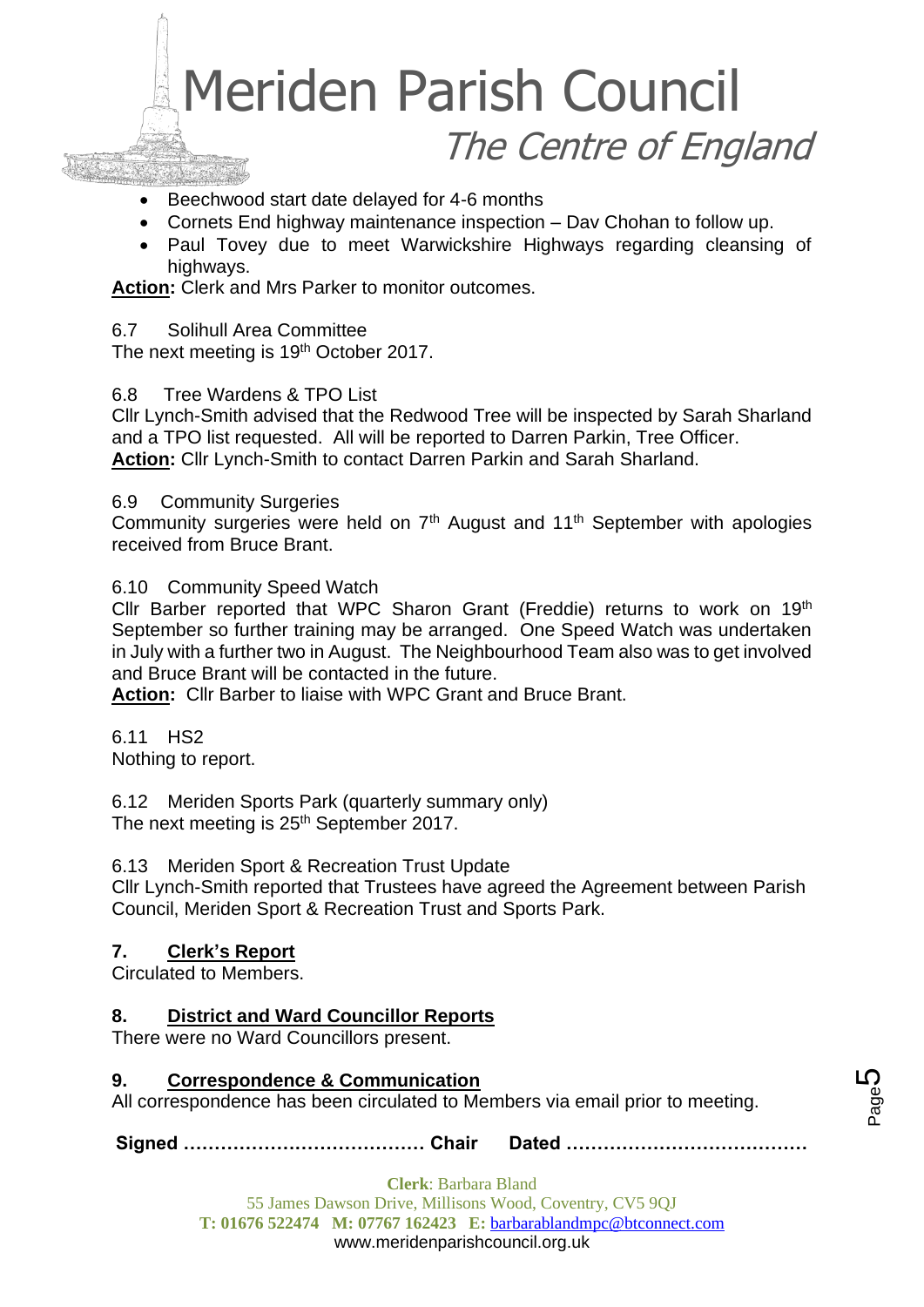

The following was read by Cllr Lynch-Smith:-

- Letter from Lawrence Osborne re. Home Farm planning application (for discussion under item 12.4)
- Solihull MBC Switch & Save Scheme

### **10. Meriden Village Matters**

10.1 Library Update Nothing to report.

#### 10.2 Village Commemoration WW1

Cllr M Lee advised a Quiz/Curry fundraising event is planned for Saturday 14th October for Letitia Banks grave restoration at St Laurence Church. It will be hosted by DJ JB. Teams are encouraged to put their names forward at £10 p.p. to include curry, refreshments with bring your own alcohol option. Teams should be made up of 5-7 people.

**Action:** Cllrs M & P Lee together with WW1 Group.

10.2(i) WW1 Poppy Memorial Site

A funding bid for Memorial restoration will include Poppy Memorial site to enable a Mosaic permanent Poppy Memorial reported under item 6.2(i).

10.3 Meriden Gate Nothing to report.

10.4 Taylor Wimpey (Transfer of Allotments/freehold land) Nothing to report.

10.5 Highways

Cllr Lynch-Smith read an email from Mr Chohan confirming Fillongley Road Bridge repairs as follows:-

*"Fillongley Road Bridge is due to be closed on the 2nd January 2018 for approximately twelve months. The proposed diversion routes are yet to be agreed but the Parish Council and nearby residents will be advised of the route prior to the temporary closure commencing."*

**Action:** Clerk request to write a letter to David Hanger regarding consultation with Parish Council on all aspects of diversion routes. An invitation to attend October's meeting to be extended.

10.6 Land Registry & Ownership Nothing to report.

**Signed ………………………………… Chair Dated …………………………………** 10.7 Solihull Neighbourhoods in Bloom 2018 Nothing to report.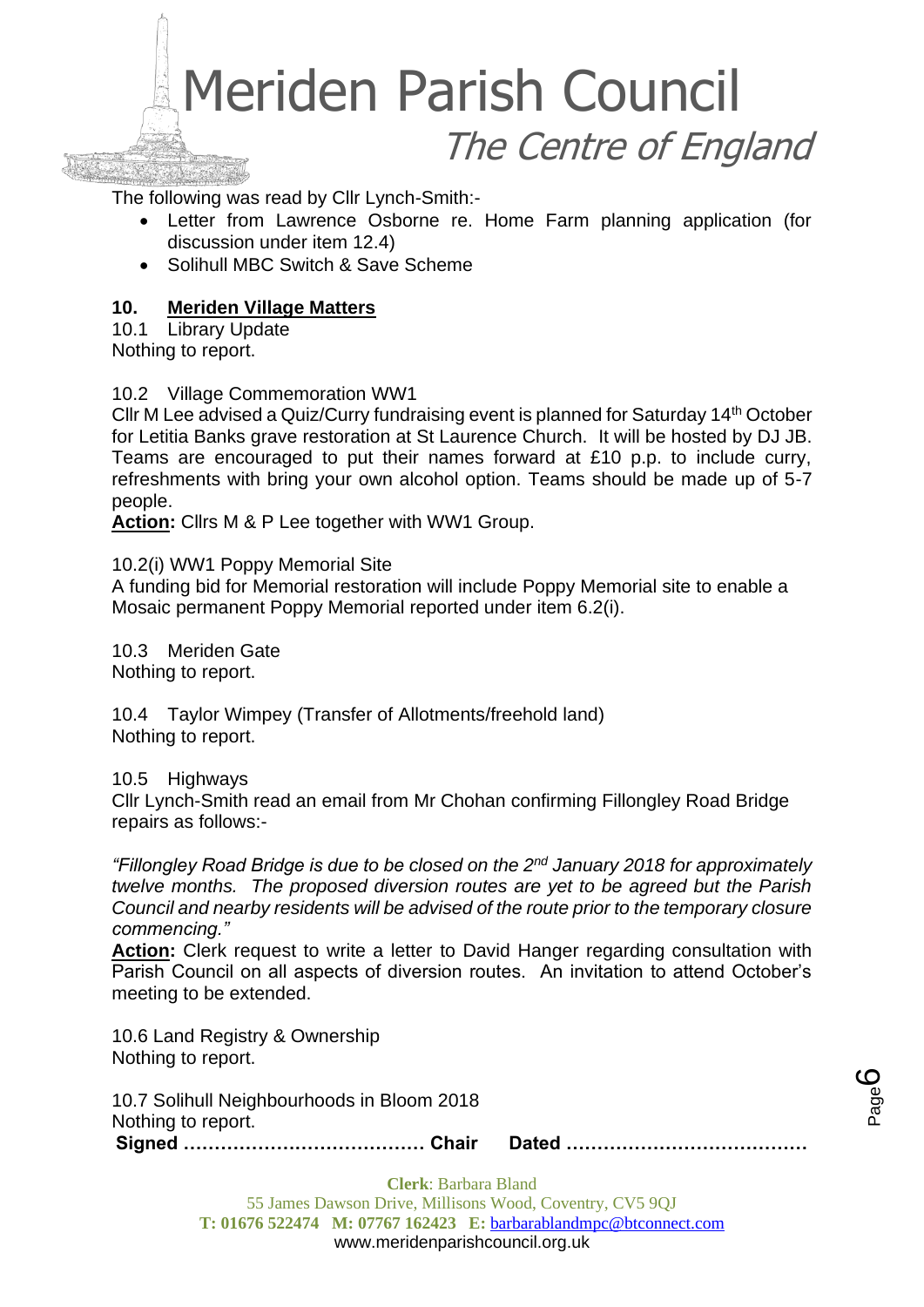

#### 10.8 Litter

A new litter is to be installed by the bus stop at the top of Meriden Hill.

#### 10.9 Mobile Mast Update

Cllr M Lee advised that there had been a good response to the Survey Monkey questionnaire with residents confirming lack of mobile signal and supportive of proposal to put mobile mast in the read car park of Manor Hotel. The Parish Council will engage with Richard Marsh, General Manager of the Manor to share results evidencing demand.

**Action:** Cllrs Weaver, M Lee and clerk.

#### 10.10 Local Council Award Scheme

Cllr M Lee advised this was covered as part of the agenda for Council Development Day. It is a work in progress but the aim is to complete by end November so John Crossling, Secretary of WALC, can provide a critical eye on content and enable any fine tuning.

#### **Action:** ALL

#### 10.11Meriden Public Transport

Cllr Lynch-Smith read two letters from Mayor Street addressed to Cllr Nunn regarding the petition. The petition has been submitted to the Putting Passengers First (PFF) meeting on 20<sup>th</sup> September. As soon as an outcome is known, Mayor Street will advise.

Cllr Nunn advised that a meeting had been held today with TfWM and representatives from Meriden, Hampton, Catherine de Barnes and Cllr Ted Richards, Cabinet Member and Cllr Holl-Allen. The key issues discussed as follows:-

- Service 89 timetable change from  $22<sup>nd</sup>$  October 2017 was agreed and provides better access to Coventry and Solihull.
- Daily service 89 re-run after Heart of England drops agreed.
- Service 89 bus may be stopped in the usual way (holding arm out to stop) at any service 82 bus stops.
- The feeder service (blue bus) will deliver a weekly service to Coventry Mobility Centre and may be booked through Betty. This service will commence on 22nd October.
- Service 89 will stop at Balsall Common Medical Centre within its route effective 22<sup>nd</sup> October. Cllr Richards will look at bus stop hatching to prevent parked cars and David Sturland, IGO, will identify a suitable stop area.
- The feeder bus (blue bus) is funded until 31<sup>st</sup> March 2019. A recommendation has been made to fund the feeder bus (blue bus) to be sustained for the life of Service 89.
- The petition outcome will be reported at end of September by TfWM.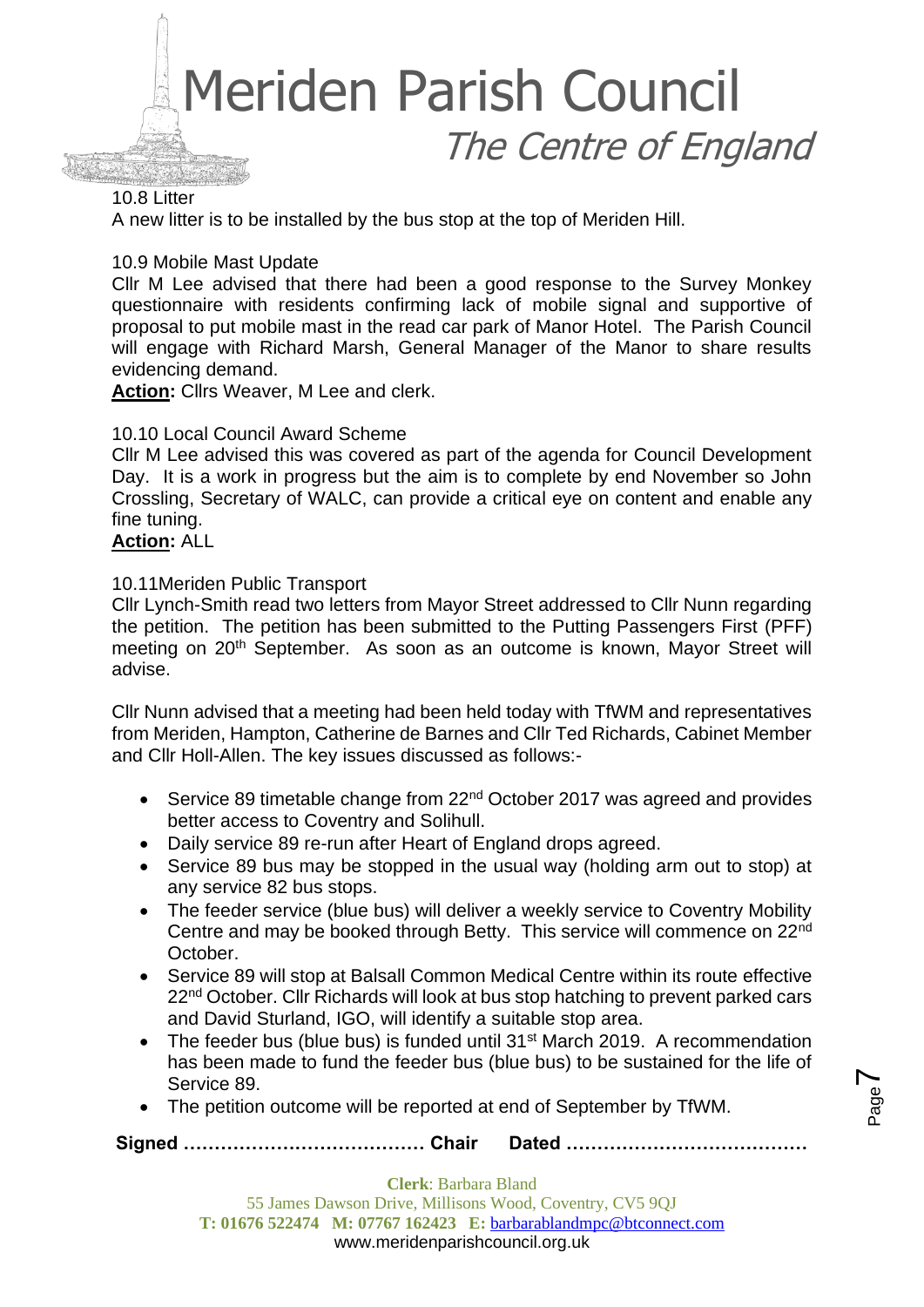# Meriden Parish Council The Centre of England

• Four new buses have been ordered by IGO with better wheelchair accessibility and seat belts. It is decided to give one of the new buses over to Service 89 to better support the mobility and access requirements of passengers. David Sturland also agreed to carry out risk assessment and accessibility assessment on non-ambulant residents to ensure mobility aids, wheelchairs and scooters may be got onto transport.

Cllr Nunn summed up advising Mrs Mills and Mrs Grey have given tremendous support and tirelessly kept residents affected informed. Cllr P Lee requested a letter of thanks be written to Mrs Mills on behalf of Meriden Parish Council. He further stated that today's meeting was positive with a willingness of all parties to work together.

**Action:** A letter to be written to Mrs Mills and Mrs Grey. Clerk to liaise with TfWM for outcome of petition review and service updates. New timetables to be posted onto MPC website, noticeboards and Library.

# **11. Solihull Partnership Forum**

Nothing to report.

# **12. Planning Matters**

## 12.1 Neighbourhood Planning Update

12.1(i) Locality Funding Bid

Cllr M Lee advised the success of the recent Locality bid application for the remainder of funding. She also reported that Meriden is considered complex as there are other sites that have planning permission and therefore another tranche of funding is available to assist further with technical issues. The working group is aiming to draft pre-submission plans by end of September with Cllr Lee and the clerk meeting up to review what we have and what we need.

**Action:** Cllr M Lee and the clerk to arrange meeting. The next Neighbourhood Planning group meeting is arranged for Thursday 12<sup>th</sup> October.

12.2 Neighbourhoods Community Action Plan Nothing to report.

# 12.2(i)Evidence Base Highways Restriction Review (TRO)

Cllr M Lee advised that previously discussion considered the appointment of Ove Arup to undertake a traffic monitoring analysis and make recommendations that complement SMBC's traffic management strategy. Since meeting with Ashley Prior no recommendation to assist has been forthcoming and remains a work in progress. **Action:** Cllr M Lee and Neighbourhood Planning working group.

12.3 Solihull Local Plan Review & Meriden Sites

Cllr M Lee reported that the clerk had forward an email explaining that SMBC are required to re-write the draft Local Plan after public consultation. This will need to be resubmitted and is anticipated going to Secretary of State in spring 2018.

**Signed ………………………………… Chair Dated …………………………………**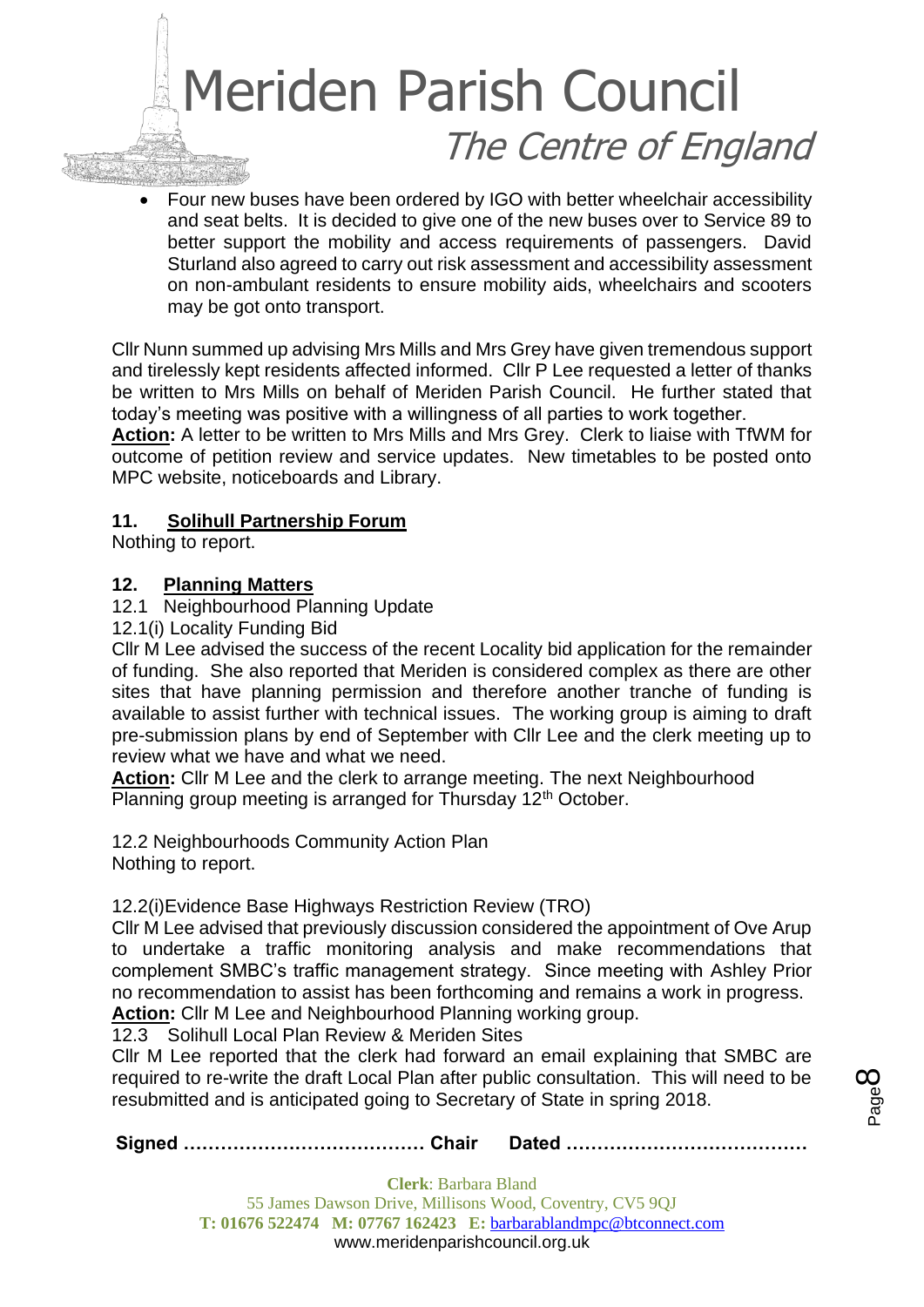

12.4 Planning Application Status Updates

Cllr Lynch-Smith read the following email received from Cllr Haque in her absence:-

*PL/2017/01907/VAR Variation of condition No. 4 of planning permission PL/2002/02459/FULL (2002/2169) to allow continued operation of the dry silo mortar plant. | Tarmac Building Products Limited Cornetts End Lane Meriden Coventry CV7 7LG – Removing the exact end date – I imagine this will have been discussed at quarry liaison group?*

*PL/2017/02255/MINFHO Erection of double garage at rear of bungalow. Kennel Lodge Lodge Green Lane Meriden Solihull CV7 7JG – neighbour notification?*

*PL/2017/02102/COU Change of use from bed and breakfast to a dwelling house. 8 Whichcote Avenue Meriden Solihull CV7 7LR – neighbour notification. Fewer cars…*

*If you are in agreement with the above comments, I am happy to place them on the portal tomorrow. I would like some guidance with the Tarmac application though on removing the end date.*

*Dates for further planning committees: Tuesday 10th October / 14th Nov / 12th Dec – at the Sports Park.*

**IT WAS RESOLVED** Members approved Cllr Haque's recommendations.

Cllr Kipling raised Home Farm and the letter received from Lawrence Osborne regarding the clerk's formal complaint regarding the non-notification of latest planning application to extend the site. Cllr Nunn agreed that there is considerable impact on Meriden and its rural highways network with increased traffic volumes. Cllr Nunn further explained that he had reviewed National Planning Policy Framework in relation to Home Farm extension with two policies applicable (i) enhancing environment and (ii) retaining historic environment. A response is required urgently with LPA determination on 13th October 2017.

Cllr Kipling reported that the letter states only four matters may be considered by the Council (LPA) and the most relevant is:-

1. Transport and highway impacts of the development;

Additionally the letter refers the Parish Council to setting up notification of planning applications outside Parish boundaries which the Parish Council had previously been included. Sheron French will be contact by the clerk to discuss why this is not working.

Action: (1) Cllr M Nunn to draft response to Lawrence Osbourne regarding traffic impact of latest Home Farm application specifically under Transport and Highways.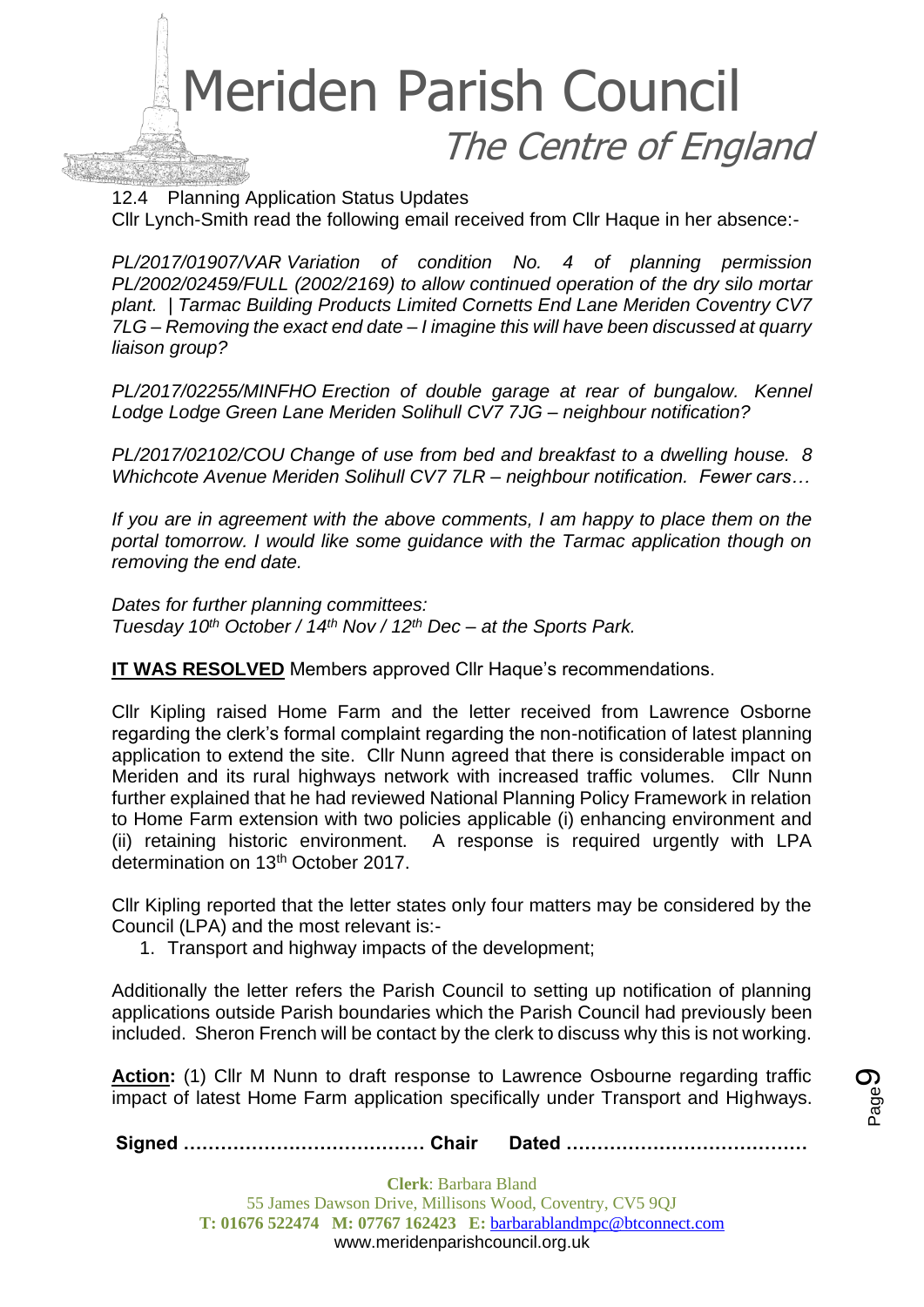

(2) Clerk to arrange meeting with Sheron French to re-establish links for notifications outside Parish boundaries.

12.5 Community Asset/Right to Bid

This item to be included in Neighbourhood Plan update from October.

12.5(i) Register Grade II Listed buildings not included in Heritage Listings for Green **Conservation** 

This item to be included in Neighbourhood Plan update from October.

12.5(ii)Fields in Trust

This item to be included in Neighbourhood Plan update from October.

Cllr Lynch-Smith reported on an email received from Fields in Trust Legal Officer who has requested further information relating to the Green including copy of Conveyance dated 25 July 1951; any restrictive covenants and easements that may have been imposed before 10 October 2006 when land was registered; users of the site i.e. schools or community groups with formal agreements to use the site. A Deed of Dedication and Landowner undertaking letter require legal advice and the clerk is to follow up with SMBC Legal team and Wright Hassall.

**Action**: Clerk to liaise with Fields in Trust and Solicitors.

# **13. Parish Council Development Day**

Cllr Lynch-Smith stated that these development days are going from strength to strength with useful content and opportunity to work through issues as a team in a relaxed setting. The days are useful and valuable as a source of information sharing.

Cllr M Lee reiterated the previous comments and stated tasks have been set for the Parish Council, not least achieving Local Council Award Scheme draft submission for end of November to enable a WALC December audit prior to going to Panel in January. This will include an audit trail of evidence and Member interviews and access to training records.

Cllr P Lee stated he wished to attend but given Saturday working could consideration be given to a Sunday morning? **Action:** All.

#### **14. New Website**

Cllr M Lee reported that the website is live with the same URL being .org.uk; a detailed presentation was given to Council Development Day and some good feedback was received with some additional content discussed and agreed. Training for content management maintenance is to be set up for Cllrs M Lee, Barber, Nunn and clerk. **Action:** Cllr M Lee to contact Real Point for training dates. Clerk to update history and what the council does; Members to update pen portraits/profiles.

**Signed ………………………………… Chair Dated …………………………………**